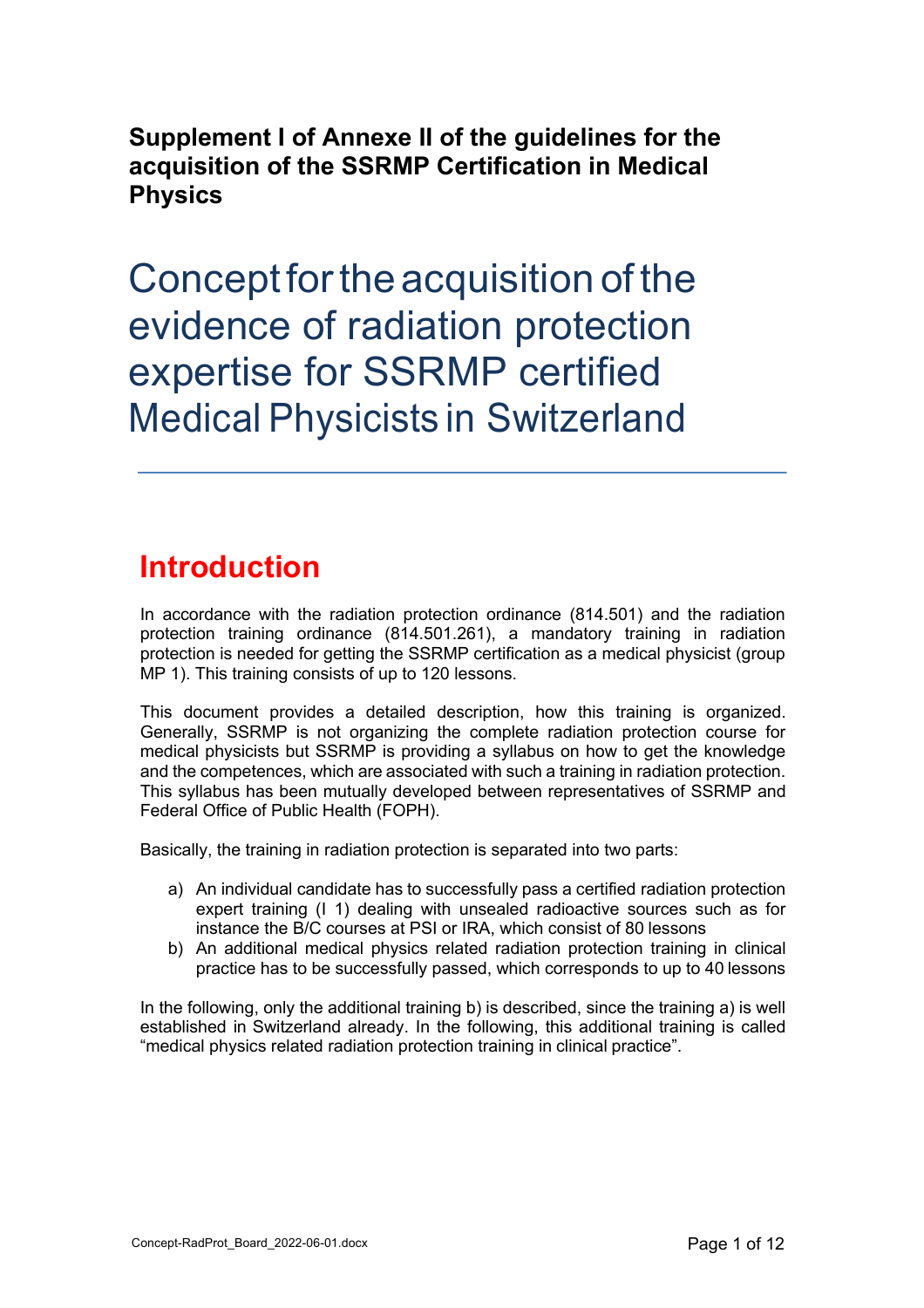## **Learning objectives of medical physics related radiation protection training in clinical practice**

## **In General**

- Extend the knowledge and the competences, which were already achieved by the previously accomplished radiation protection expert training (B/C), in particular
	- o Perform radiation protection in clinical practice
	- o Transfer theoretical knowledge to practical applications
	- o Apply legal law and ordinances, guidelines, recommendations, and protocols
	- o Evaluate and name risks and uncertainties in clinical practice
- Get the medical physics related competences associated to the radiation protection training ordinance (814.501.261)

#### **More specific learning objectives**

- Identify the clinical needs with respect to radiation protection
- Recognize the approaches for implementing radiation protection topics in clinics
- Recognize the challenges of dealing with radiation protection in a clinical environment
- Evaluate the science underlying the current procedures of radiation protection
- Assess the resources needed in order to take over the responsibilities associated to a clinical medical physicist
- Analyze the costs related to radiation protection
- Recognize the differences between quality management, quality control, and quality assurance
- Identify the needs of other professions such as administrative staff or architects
- Identify the practical limitations with respect to construction of shielding bunkers (e.g. ducts, density challenges) and get familiar with corresponding solutions
- Identify resources useful for clinical practice
- Apply national and international laws, quidelines, recommendations
- Label procedures, which can be seen as "best practices"
- Analyze expected doses for patients, staffing and other persons in clinics
- Discuss justification and optimization procedures in the context of radiation protection with peers
- Demonstrate the usefulness and perform appropriate handling of patient shielding approaches
- Investigate and design internal manuals and procedures of a clinic
- Explore critical incidence reporting systems applied in clinics
- Apply concepts like FMEA and fault tree
- Perform different administrative tasks in the field of radiation protection such as license requests, archiving, reporting
- Identify current trends in medicine and their link to radiation protection
- Review and design emergency procedures in the context of radiation protection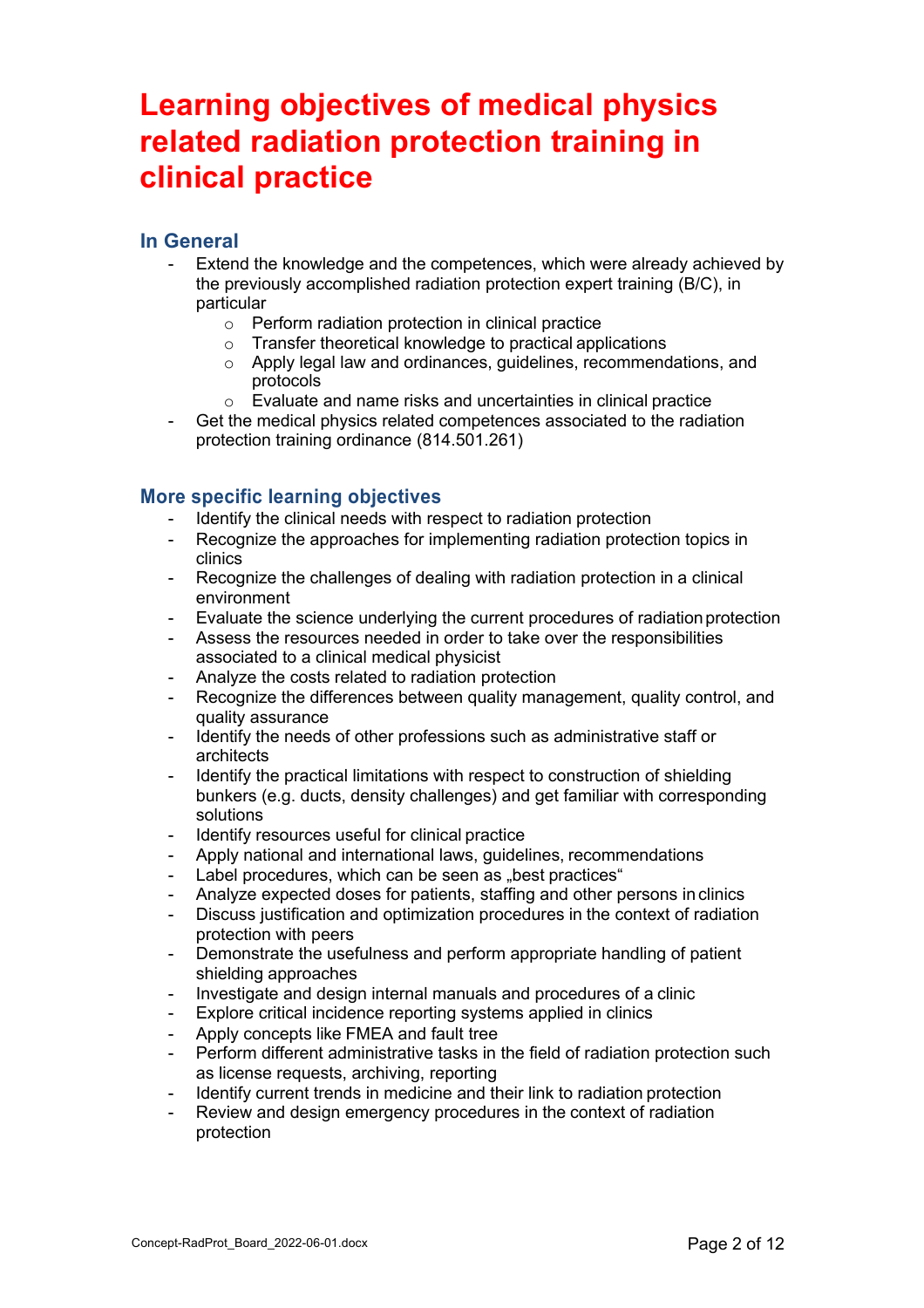## **Competence acquisition**

- Become competent
	- o As a medical physicist working in clinical practice with respect to radiation protection according to the radiation protection training ordinance ("Ausbildungsverordnung") such that the individual candidate is able to perform all the activities described in "Anhang 2, Tabelle 1, MP1/2" and getting the competences described in "Anhang 2, Tabelle 2, MP1/2"
	- o In estimating risks related to doses by ionizing radiation for different medical procedures
	- o In recognizing causes and solutions to issues related to both underdose as well as overdose
	- o In dealing with different perceptions of risks by patients, staff and other persons
	- $\circ$  On how to develop a quality management program in the context of radiation protection
	- o In writing internal directives for procedures and working behaviors to staff members related to radiation protection
	- o In organizing and executing education programs, in particular continuous education programs, for staff members in the context of radiation protection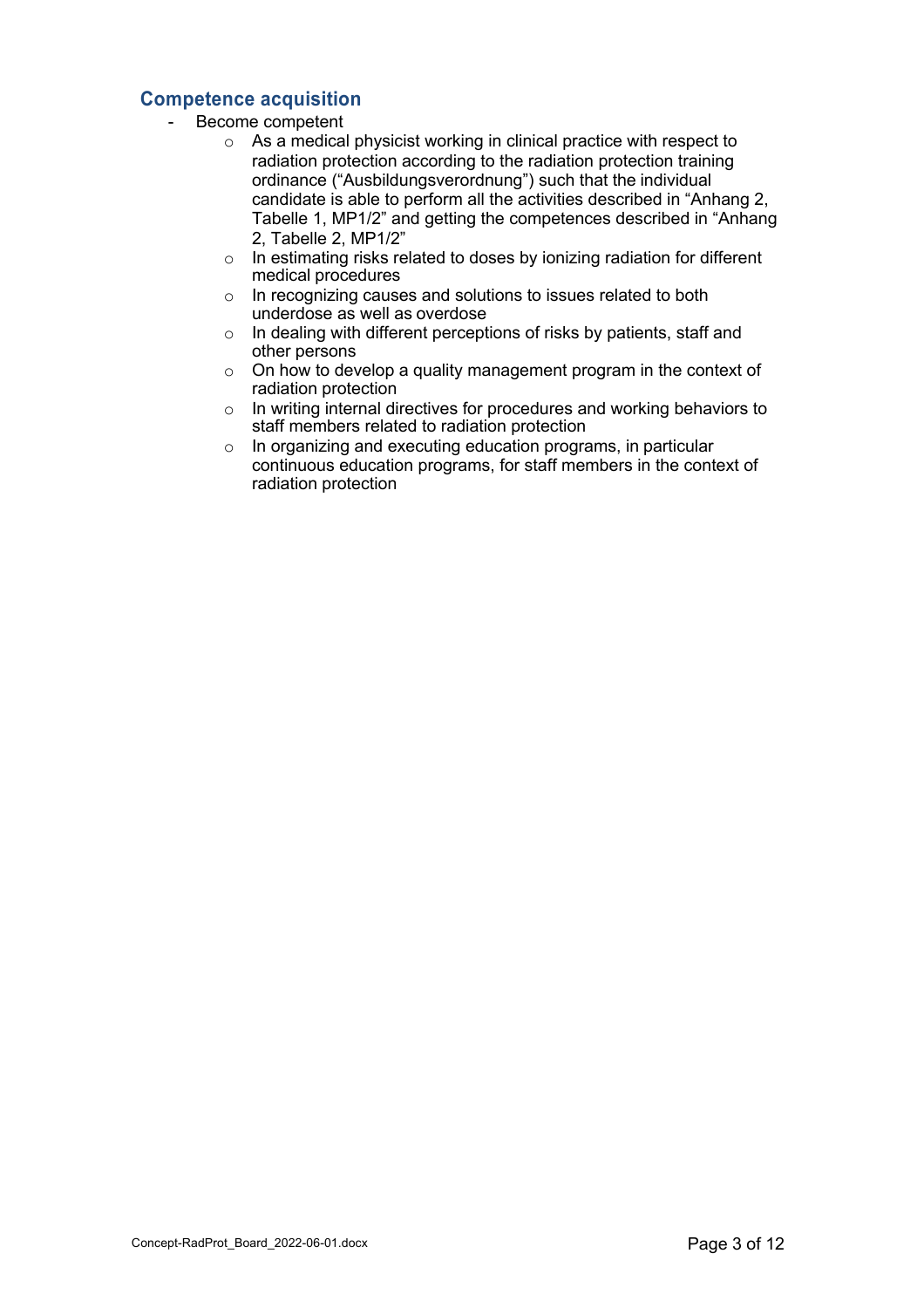## **Contents of medical physics related radiation protection training in clinical practice**

| <b>Topic</b>                                |                                                          | Time <sup>1</sup><br>[h]                        |
|---------------------------------------------|----------------------------------------------------------|-------------------------------------------------|
| $\overline{14}$<br><b>Radiation therapy</b> |                                                          |                                                 |
| RT <sub>1</sub>                             | Bunker shielding in radiation therapy                    | 4                                               |
| RT <sub>2</sub>                             | Dose estimation and optimization for IGRT                | $\overline{2}$                                  |
| RT <sub>3</sub>                             | Second cancer incidence in radiation therapy             | $\overline{1}$                                  |
| RT4                                         | Patient's safety and risks and CIRS in radiation therapy | 1                                               |
| RT <sub>5</sub>                             | Radiation protection for brachytherapy                   | 1                                               |
| RT <sub>6</sub>                             | Patient and staff protection in radiation therapy        | $\frac{2}{2}$                                   |
| RT7                                         | Quality assurance in radiation therapy                   |                                                 |
| RT <sub>8</sub>                             | Documentation                                            | 1                                               |
|                                             | <b>Nuclear Medicine</b>                                  | 14                                              |
| NM <sub>1</sub>                             | Dose reference levels (DRLs) in nuclear medicine         | 1                                               |
| NM <sub>2</sub>                             | <b>Risk assessment and CIRS</b>                          | 1                                               |
| NM <sub>3</sub>                             | Formalism and application of internal dosimetry          | 1                                               |
| NM4                                         | Patient-specific dosimetry                               | 1                                               |
| NM <sub>5</sub>                             | Patients and staff protection in nuclear medicine        | 1                                               |
| NM <sub>6</sub>                             | Therapy with open sources                                | $\overline{2}$                                  |
| NM7                                         | Concept of effective dose, equivalent dose and absorbed  | 1                                               |
|                                             | dose and its application in clinical practice            |                                                 |
| NM <sub>8</sub>                             | Radiation shielding considerations                       | $\overline{\mathbf{c}}$                         |
| NM <sub>9</sub>                             | Quality assurance in nuclear medicine                    | $\overline{2}$                                  |
| <b>NM10</b>                                 | Waste management in nuclear medicine                     | $\overline{1}$                                  |
| <b>NM11</b>                                 | Documentation                                            | 1                                               |
| $\overline{14}$<br><b>Radiology</b>         |                                                          |                                                 |
| IM <sub>1</sub>                             | Dose reference levels (DRLs) in radiology                | $\overline{2}$                                  |
| IM <sub>2</sub>                             | Patient dosimetry in radiology                           | $\begin{array}{c} 3 \\ 3 \\ 2 \\ 2 \end{array}$ |
| IM <sub>3</sub>                             | Patients and staff protection in radiology               |                                                 |
| IM4                                         | Shielding in radiology                                   |                                                 |
| IM <sub>5</sub>                             | Quality assurance in radiology                           |                                                 |
| IM <sub>6</sub>                             | Patient's safety and risks and CIRS in radiology         | $\overline{1}$                                  |
| IM <sub>7</sub>                             | Documentation                                            | 1                                               |

In the following, the different topics are described in more details. In this context it is important to mention that while candidates aiming for the certification in radiotherapy physics have to perform all three topics (Radiation therapy, Nuclear medicine and Radiology), the candidates aiming for the certificate in Imaging only have to perform the topic Nuclear Medicine and Radiology.

Concept-RadProt\_Board\_2022-06-01.docx Page 4 of 12  $^1$  Although, the training is not performed by lectures, it's useful to give an estimate about the time needed to get trained about a certain topic.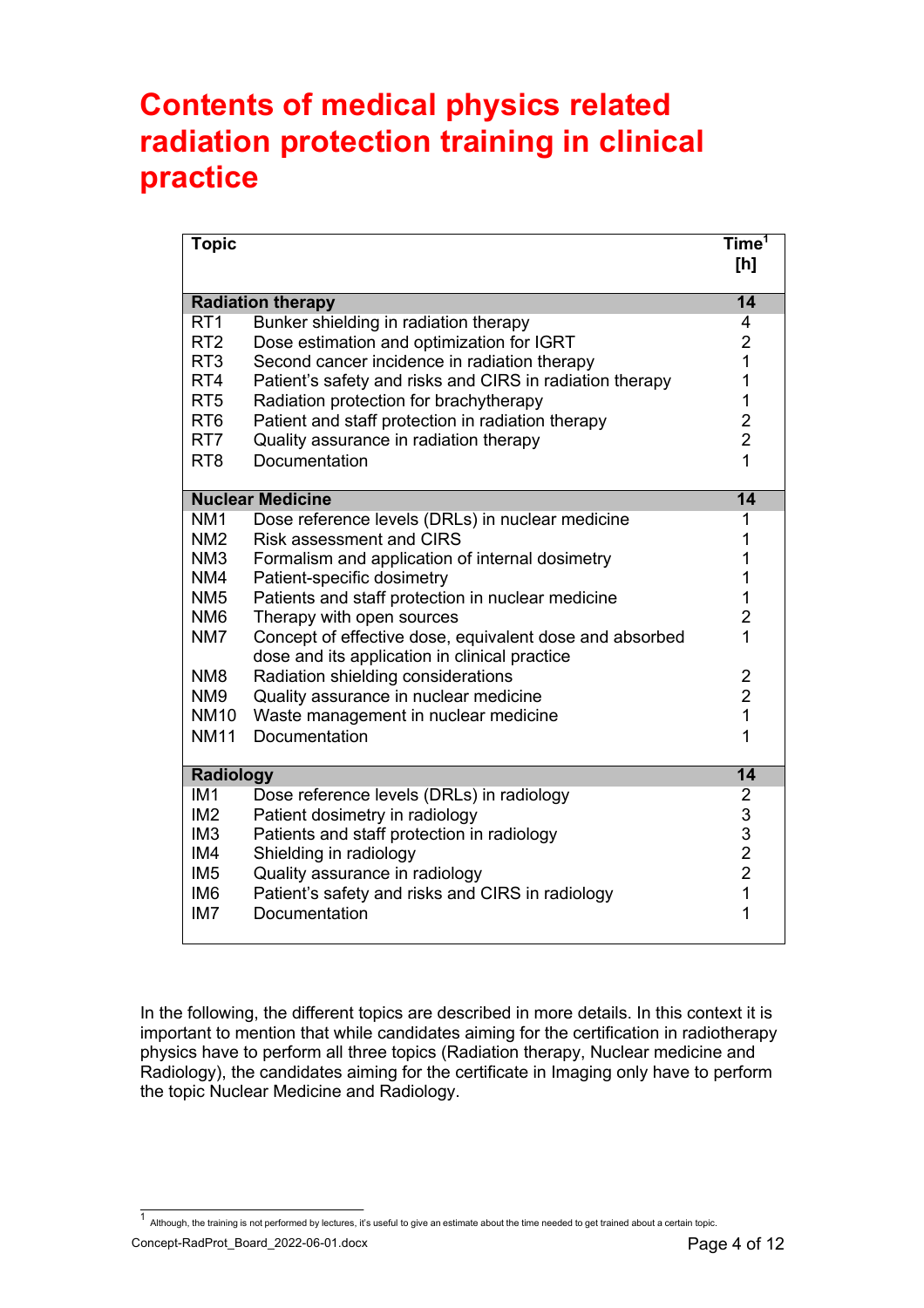# **Radiation Therapy**

## **RT1: Bunker shielding in radiation therapy**

- Perform bunker shielding topics in clinical practice
- Identify the license application process in the context of linear accelerators for medical purposes
- Recall the physics underlying bunker shielding calculations
- Apply the legal texts related to bunker shielding such as Beschleuniger-Verordnung
- Explain the impact of neutron activation by photo-nuclear processes
- Use a clinical example of a bunker shielding plan and check for consistency
- Apply the SSRMP rec. No. 11 about linac quality assurance and investigate its relevance for bunker shielding
- Perform dose measurements in order to validate the calculated shielding parameters
- Assess challenging situations such as doors, ducts, maze, etc.
- Evaluate possibilities to reduce costs associated to radiation protection

## **RT2: Dose estimation and optimization for IGRT**

- Recall the physics underlying IGRT including margin concepts and their link to dose optimization
- Investigate the relationship of imaging dose and image quality in the context of IGRT
- Apply the legal texts related to IGRT dose reporting
- Assess the typical dose values of different imaging procedures used in IGRT: 2D, 3D, 4D, kV, MV, CBCT, stereotactic imaging, etc.
- Compare the clinical procedures with the two "Stellungnahmen" by KSR from 2009 and 20172

## **RT3: Second cancer incidence in radiation therapy**

- Identify literature and explore the underlying basics of second cancer incidences in radiation therapy
- Discuss with peers (e.g. local radiation oncologists) and formulate procedures on how to check treatment plans with respect to second cancer

## **RT4: Patient's safety and risks and CIRS in radiation therapy**

- Identify literature and explore the underlying basics of safety procedures and critical incident reporting systems (CIRS) in radiation therapy
- Deal with uncertainties in current daily practices of radiation therapy
- Develop skills to communicate risks together with local peers (e.g. medical physicist, RTT, medical doctors)
- Apply methods like FMEA and fault tree analysis and check with literature (e.g. AAPM TG-100)

<sup>2</sup> https://www.bag.admin.ch/bag/de/home/das-bag/organisation/ausserparlamentarische-kommissionen/eidgenoessische-kommission-fuer-strahlenschutz-ksr.html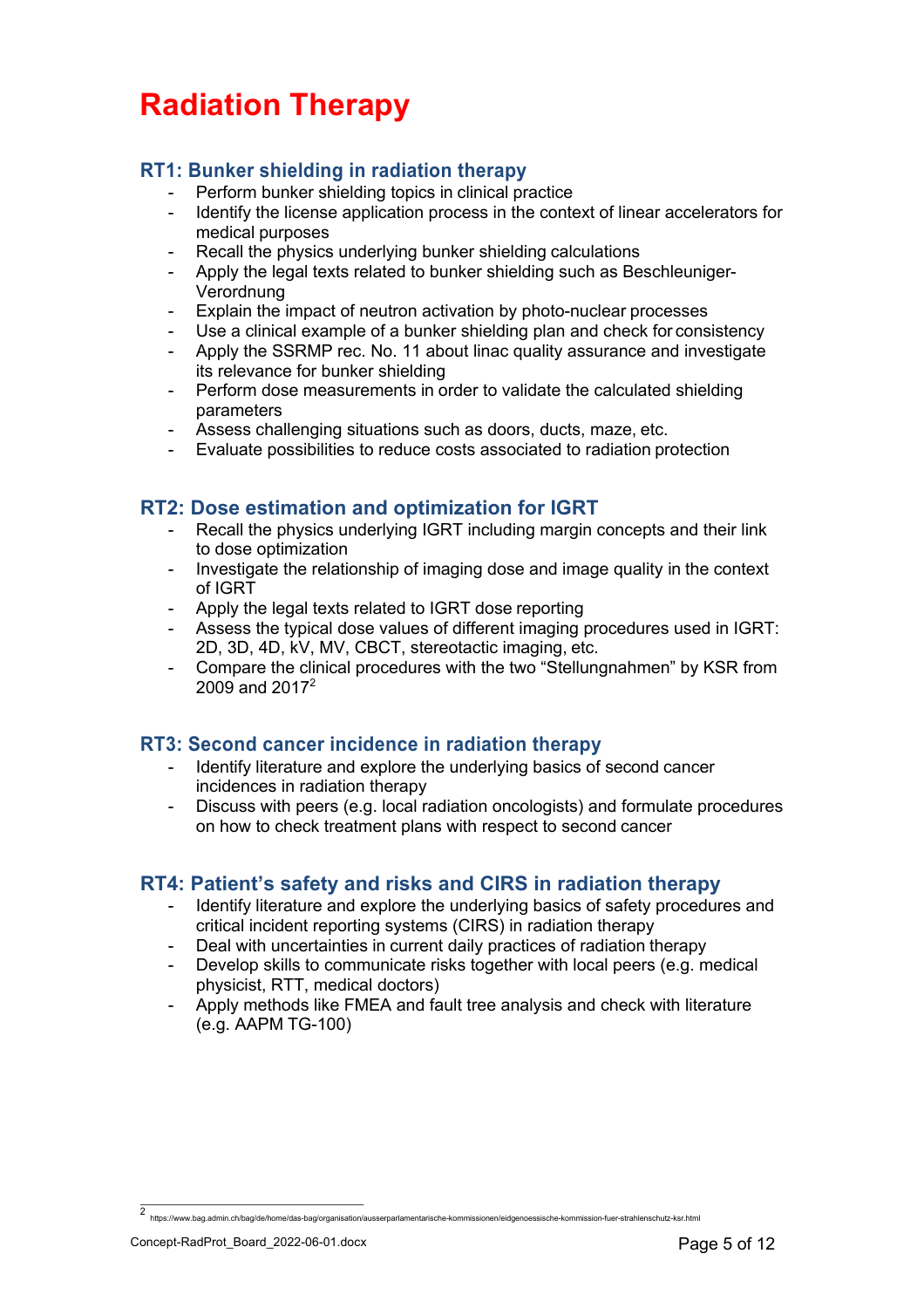## **RT5: Radiation protection for brachytherapy**

- Identify the fundamental differences between HDR and LDR procedures with respect to radiation protection
- Formulate emergency procedures in brachytherapy and discuss with local peers about responsibilities and duties
- Design worst case scenarios (patient, staff, equipment related) and develop action plans, which are then discussed with the local peers (i.e. certified medical physicist)

## **RT6: Patient and staff protection in radiation therapy**

- Identify the locally given manuals/quality handbooks in the context of personnel dosimetry
- Analyze the administrative procedures of personnel dosimetry such as reporting and organization of dosimeters and categorization of A and B workers
- Evaluate the potentials, the challenges and the pitfalls of using shielding materials in radiation therapy and discuss it with the local peers
- Derive the basic physics underlying in the context of radiation protection and shielding materials for photon beams in the MV energy range
- Compare the different influences of scatter and imaging doses for different applications in radiation therapy

### **RT7: Quality assurance in radiation therapy**

- Explore the SSRMP recommendations No. 11 (linac), 13 (brachy), 15 (IMRT), 16 (IGRT) and evaluate their implementations in the local environment (on site)
- Evaluate these recommendations according to their relationships to radiation protection issues

### **RT8: Documentation**

The candidate has to provide a logbook (hard copy or electronic form are both accepted) containing a record of training experiences with comments, exercises and examples and submit that logbook to the mentor. The documentation should include at least an example of a calculated bunker shielding situation for linac based radiation therapy.

#### **Literature, Resources**

- Beschleuniger-Verordnung (814.501.513)
- SSRMP recommendations (sgsmp.ch)
- E.B. Podgorsak, Radiation Oncology Physics: A Handbook for Teachers and Students, IAEA website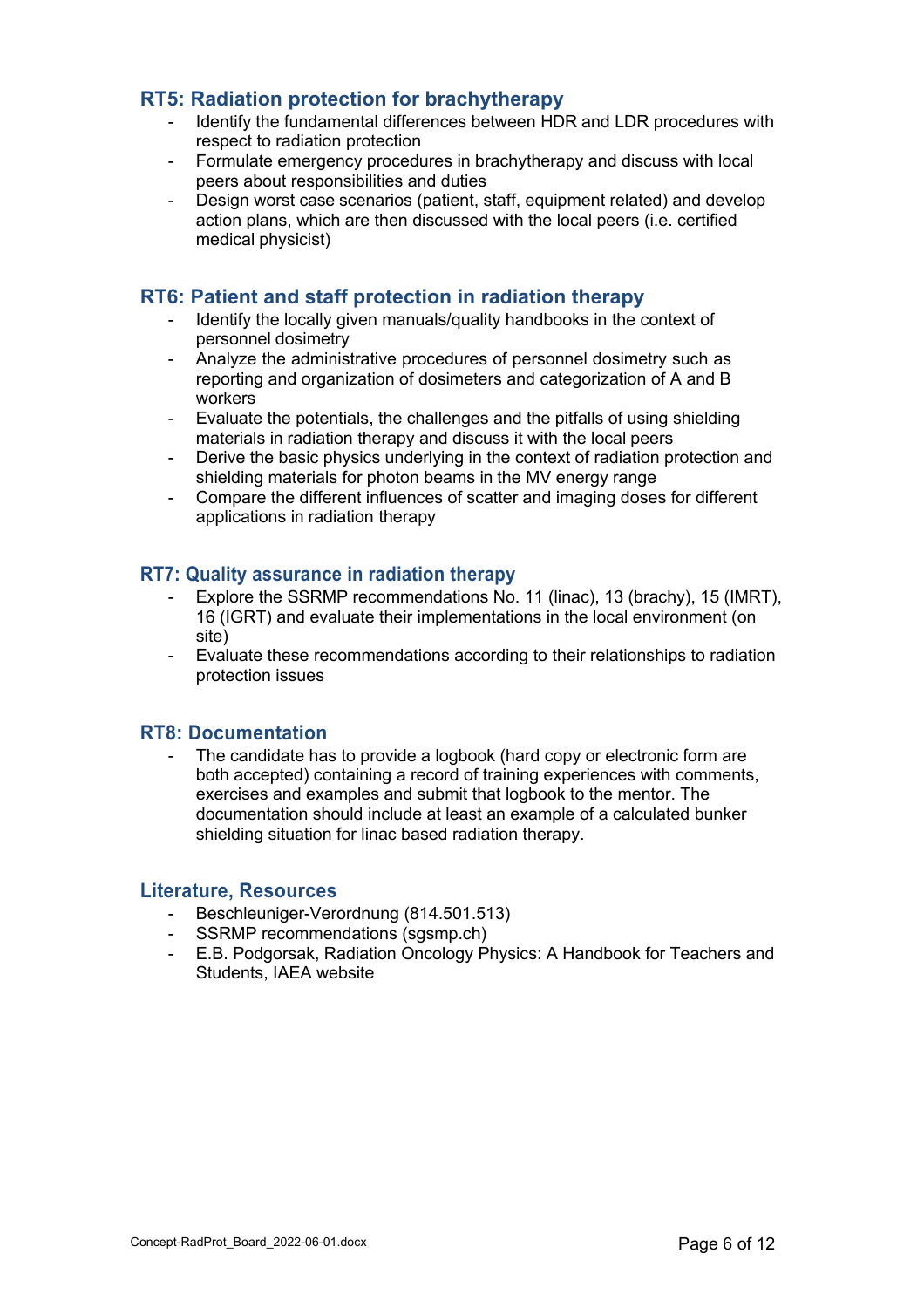## **Nuclear medicine**

## **NM1: Dose reference levels (DRLs) in nuclear medicine**

- Derive the definition of dose reference level (DRL) in nuclear medicine
- Identify the national DRLs for nuclear medicine
- Apply DRLs in the process of optimization and evaluate potential patient dose reduction in nuclear medicine
- Discuss the implementation of dose monitoring in clinical environment

### **NM2: Risk assessment and CIRS**

- Apply the ALARA concept and radiation safety precautions in nuclear medicine diagnostic and therapeutic procedures
- Analyze the methods for estimating effective dose to the patient from diagnostic nuclear medicine scans
- Identify the risks associated with radiation exposure
- Explore the procedures for risk assessment
- Identify the structure of a critical incidence reporting system (CIRS)
- Investigate the implementation and maintenance of the physics aspects of the quality system and the CIRS
- Develop skills to communicate risk or lack of risk in the context of dose estimation and justification

## **NM3: Formalism and application of internal dosimetry**

- Recall the established formalisms for internal dose calculations
- Calculate absorbed dose to organs according to MIRD formalism
- Calculate the dose for specific clinical applications such as SIRT

## **NM4: Patient-specific dosimetry**

- Identify tools for performing patient-specific internal dosimetry
- Calculate patient-specific dosimetry from repeat images and uptake measurements
- Evaluate the relationship between dose and image quality

## **NM5: Patients and staff protection in nuclear medicine**

- Recall the methods for estimating effective dose to the patients and staff (external and internal)
- Explore the locally given manuals/quality handbooks in the context of personnel dosimetry
- Analyze the administrative procedures of personnel dosimetry such as reporting and organization of dosimeters and categorization of A and B workers
- Evaluate the potentials, the challenges and the pitfalls of using shielding materials in nuclear medicine and discuss it with the local peers
- Derive the basic physics underlying in the context of radiation protection and shielding materials for the energy range given by the used radionuclide
- Evaluate the differences and the radiation protection related challenges when comparing automatic with manual injection procedures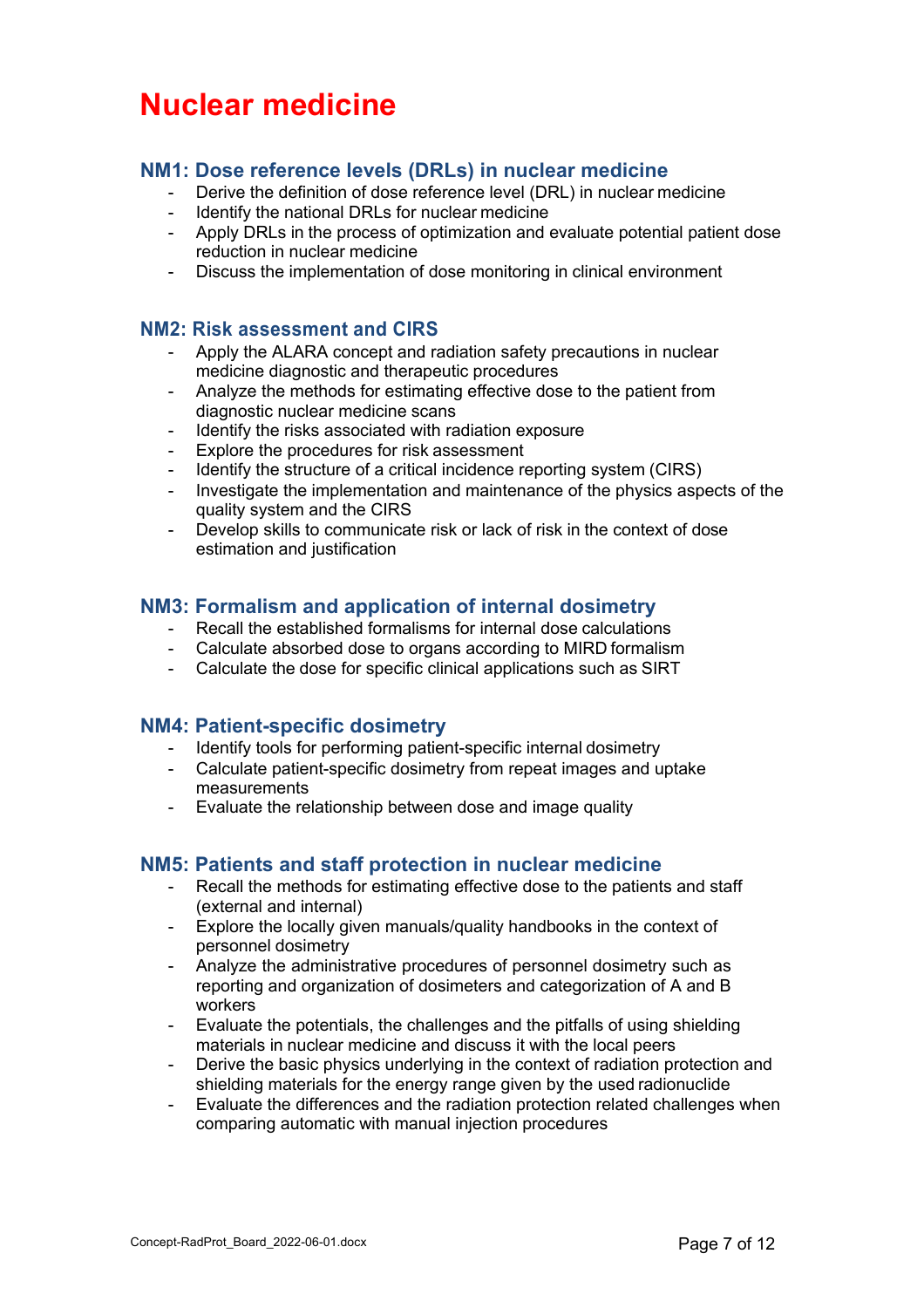### **NM6: Therapy with open sources**

- Recall the principles of radionuclide therapy
- Identify the facility design for radionuclide therapy
- Apply radiation safety precautions for therapy using unsealed sources
- Develop skills to give advice to staff, patients and others regarding radiation risk
- Evaluate the radiation protection regulations to personnel, patients and members of the public associated with radionuclide therapy
- Develop skills to communicate risks together with local peers

## **NM7: Concept of effective dose, equivalent dose and absorbed dose and its application in clinical practice**

- Recall the definitions of absorbed dose, effective dose and equivalent dose
- Discuss the linear-non-threshold model
- Identify when and how to use these concepts in nuclear medicine

## **NM8: Radiation shielding considerations**

- Recall the principles and requirements of shielding design for radionuclide energies used for diagnostic nuclear medicine purposes
- Explore the shielding requirements for PET, SPECT in combination with other imaging modalities
- Design appropriate radiation shielding strategies for different types of nuclear medicine equipment
- Identify the license application process in the context of nuclear medicine for medical purposes

### **NM9: Quality assurance in nuclear medicine**

- Identify the structure of a quality system
- Recall the procedures for acceptance testing as well as verification of the equipment performance after maintenance
- Explore the commissioning, acceptance and quality control of a dose calibrator
- Explore the commissioning, acceptance and quality control of of gamma camera/SPECT and CT systems
- Explore the commissioning, acceptance and quality control of PET
- Perform SUV calibration and check SUV calibration accuracy

### **NM10: Waste management in nuclear medicine**

Perform radioactive waste management for the sources used in a nuclear medicine department (liquid and solid) and investigate the usage of a "Abklinganlage" and explore the correct handling of "Abwasser"

### **NM11: Documentation**

The candidate has to provide a logbook (hard copy or electronic form are both accepted) containing a record of training experiences with comments, exercises and examples and submit that logbook to the mentor. The documentation should include at least a one-page summary on how to perform radiation protection for I-131 treatments in clinical practice.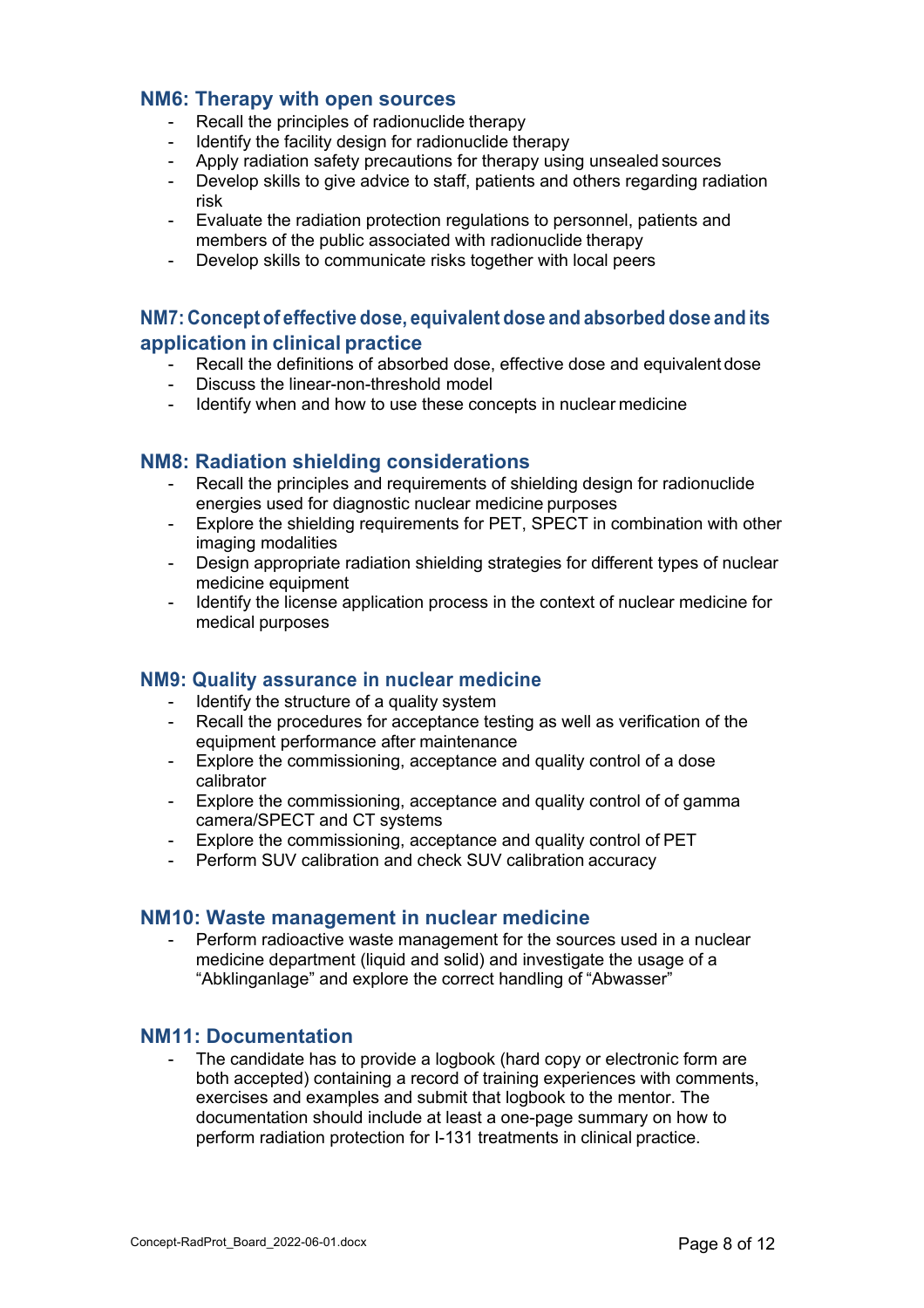## **Literature, Resources**

- Ordinance about radioactive sources (UraM, 814.554)
- Directives ("Wegleitungen") by FOPH<sup>3</sup>
- D.L. Bailey, J.L. Humn, A. Todd-Pokropek, A. Van Aswegen, Nuclear Medicine Physics: A Handbook for Teachers and Students, IAEA website
- https://www.iaea.org/resources/rpop

<sup>3</sup> https://www.bag.admin.ch/bag/de/home/gesetze-und-bewilligungen/gesuche-bewilligungen/bewilligungen-aufsicht-im-strahlenschutz/wegleitungen.html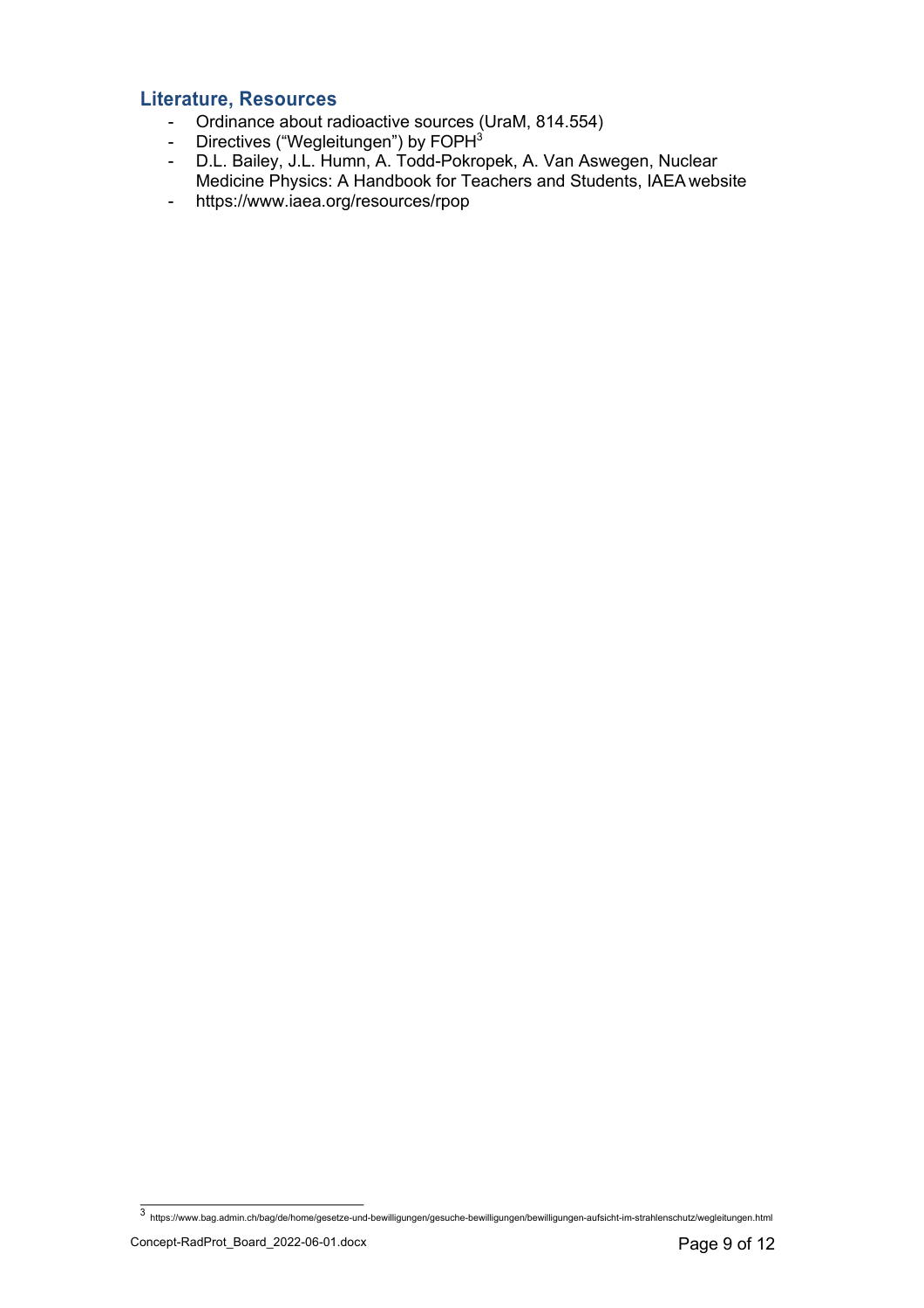## **Radiology**

## **IM1: Dose reference levels (DRLs) in radiology**

- Derive the definition of dose reference level (DRL) in radiology
- Identify the national DRLs for different applications in radiology such as radiography, fluoroscopy, CT, etc.
- Apply DRLs in the process of optimization and evaluate potential patient dose reduction in radiology

### **IM2: Patient dosimetry in radiology**

- Recall the physics underlying patient dosimetry in radiology
- Calculate and estimate patient dose for different applications in radiology
- Analyze the different methods to describe and assess image quality in clinical practice

### **IM3: Patients and staff protection in radiology**

- Analyze how to optimize dose for the patient and how this is correlated to image quality
- Explore influences of technical parameters as well as user interactions to the dose of patients and staff
- Use dose indices given in different disciplines such as radiography, fluoroscopy, CT, etc.
- Discuss the implementation and the relevance of dose monitoring in clinical environment

### **IM4: Shielding in radiology**

- Identify the license application process in the context of radiology
- Carry out shielding topics in clinical practice with a special focus on CT and fluoroscopy
- Recall the physics underlying shielding calculations
- Explore the legal texts related to shielding such as Röntgen-Verordnung
- Use a clinical example of a shielding plan and check for consistency
- Perform dose measurements in order to validate the calculated shielding parameters
- Investigate challenging situations such as doors
- Evaluate possibilities to reduce costs associated to radiation protection

### **IM5: Quality assurance in radiology**

- Recall the basic quality assurance concepts in radiology
- Identify the structure of a quality system
- Identify the license related duties with respect to quality assurance procedures and explore the Röntgen-Verordnung
- Evaluate the implementation and maintenance of the physics aspects of the quality system
- Recall the procedures for acceptance testing as well as verification of the equipment performance after maintenance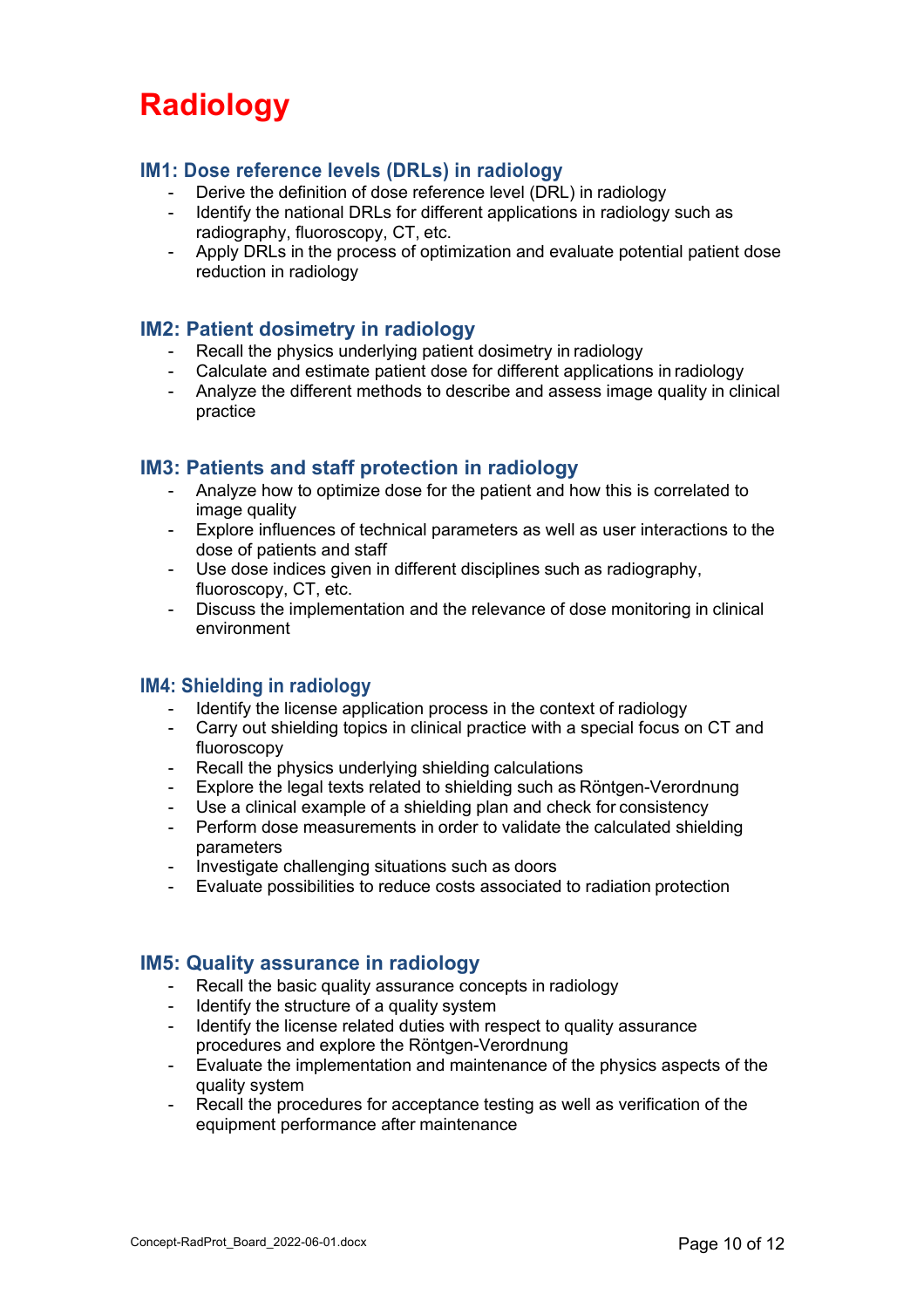## **IM6: Patient's safety and risks and CIRS in radiology**

- Identify literature and explore the underlying basics of safety procedures and critical incident reporting systems (CIRS) in radiology
- Deal with uncertainties in current daily practices of radiology
- Develop skills to communicate risks together with local peers (e.g. medical physicist, RTT, medical doctors)

#### **IM7: Documentation**

The candidate has to provide a logbook (hard copy or electronic form are both accepted) containing a record of training experiences with comments, exercises and examples and submit that logbook to the mentor. The documentation should include at least an example of a calculated shielding situation for fluoroscopy and CT.

#### **Literature, Resources**

- Röntgen-Verordnung (814.542.1)
- Directives ("Wegleitungen") by FOPH<sup>4</sup>
- D.R. Dance, S. Christofides, A.D.A. Maidment, I.D. McLean, K.N. Ng, Diagnostic Radiology Physics, A Handbook for Teachers and Students, IAEA website
- https://www.iaea.org/resources/rpop

<sup>4</sup> https://www.bag.admin.ch/bag/de/home/gesetze-und-bewilligungen/gesuche-bewilligungen/bewilligungen-aufsicht-im-strahlenschutz/wegleitungen.html